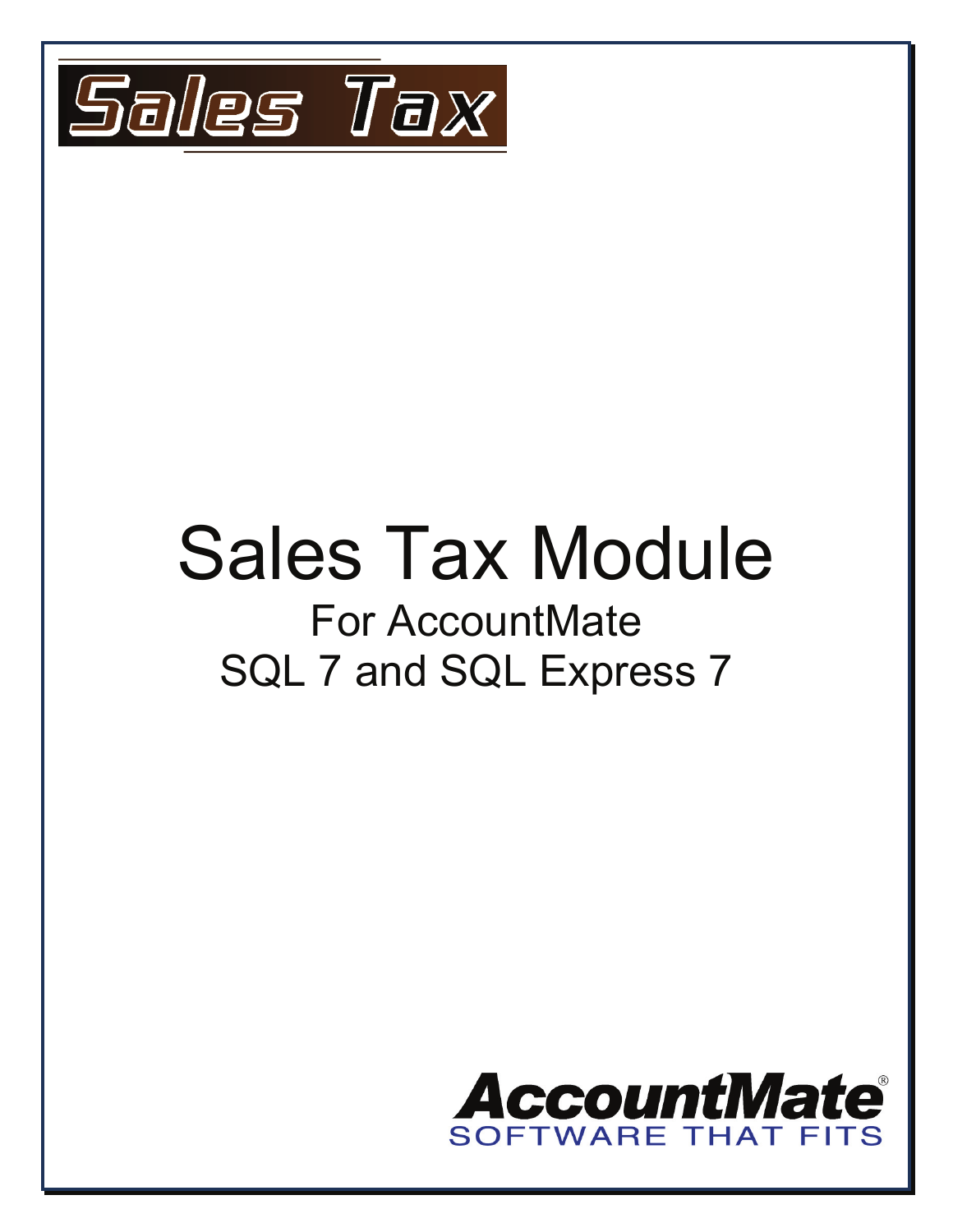#### **Overview**

The Sales Tax Module was developed to seamlessly integrate in real time with AccountMate's SQL/SQL Express 7's Sales Order, Account Receivable, Return Authorization and Contact Manager Modules.

The Sales Tax Module has two primary functions: Zip Code and Sales Tax Code.

### **Zip Code**

In AccountMate there are many areas where you enter an address. Without the Sales Tax Module, you enter the street address, city, state and zip code and sometimes the country. In addition to being time consuming, this often results in misspelled city, state and country names and incorrect zip codes which appears unprofessional and the receipt of product and invoices might be delayed or not received by your customers.

With the Sales Tax Module, you enter the street address and the zip code. The system provides the city, state and county which is a new field. The country field has a lookup to assure proper spelling.

## **Sales Tax Code**

In AccountMate, you must setup and update the sales tax codes for additions, deletions and changes in the sales tax rates and for tax jurisdictions. When you are required to collect sales tax for many locations within a state or for multiple states this is a daunting and time consuming task.

When creating new customers, sales orders or invoices, you must determine the proper sales tax code which often requires that you determine county within which the city is located. Again, this is a time consuming task which is sometimes done incorrectly.

Based on the combination of the city, county, state and zip code, the Sales Tax Module determines the correct sales tax jurisdiction and automatically enters the proper sales tax code and rate.

The Sales Tax Module provides you with a complete set of zip codes, cities, counties, states, sales tax jurisdictions, sales tax codes and rates which are maintained and updated monthly using a simple import function.

Other features:

- $\triangleright$  Reseller, Government and Export Tax Exempt Types with special sales tax codes
- $\triangleright$  Several shortcuts for copying an address into the shipping address fields
- $\triangleright$  Automatic updating of sales tax rates and amounts when amending/approving sales quotes/orders
- $\triangleright$  Valid sales tax code required before shipping a sales order or saving an invoice
- $\triangleright$  Out of State sales tax code automatically entered for non-tax states
- $\triangleright$  Date sensitivity for sales tax codes and rates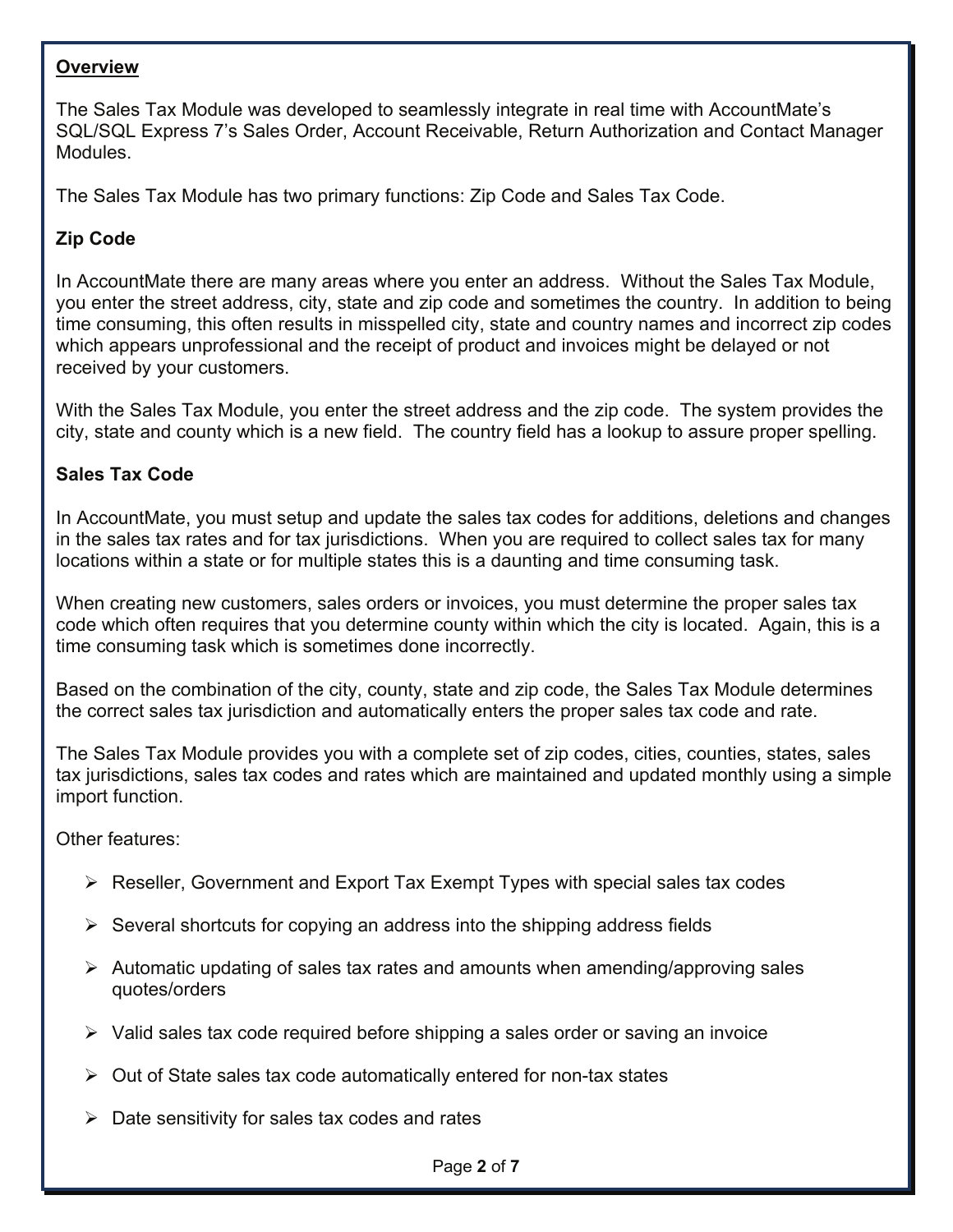- $\triangleright$  Freight charge included in sales tax calculation, if required by tax state
- $\triangleright$  Warning if resale number is missing when customer is a reseller
- $\triangleright$  Tax entities are increased from 3 to 9
- $\triangleright$  Sales tax adjustment function with remarks
- $\triangleright$  Enhanced Sales Tax Amount report

#### **Description**

The Sales Tax Module affects AccountMate's Sales Order, Account Receivable, Return Authorization and Contact Manager Modules. AccountMate Source code is not required for these modules. All screens within these modules that have an address will function in the same manner as described below.

The sales tax code and rate provided by the Sales Tax Module are based on the city, state, county, zip code and the tax jurisdiction. On the sales order and invoice, this is the shipping address.

| 医 Create Invoice                                                                                                                                          | $   x$ $-$                                                                                                                                                                                                                                                                                                                                                                                                                                                                                                                                                                                                |
|-----------------------------------------------------------------------------------------------------------------------------------------------------------|-----------------------------------------------------------------------------------------------------------------------------------------------------------------------------------------------------------------------------------------------------------------------------------------------------------------------------------------------------------------------------------------------------------------------------------------------------------------------------------------------------------------------------------------------------------------------------------------------------------|
| <b>Copy Void</b><br><b>Save</b>                                                                                                                           | $\Box$ Close<br>Û<br>Copy<br>Clear                                                                                                                                                                                                                                                                                                                                                                                                                                                                                                                                                                        |
| Create Invoice                                                                                                                                            | $\mathcal{D}_\text{c}$<br><sup>3</sup> ABC Manufacturing, Inc.<br>Invoice #<br>ABC01<br>Customer #                                                                                                                                                                                                                                                                                                                                                                                                                                                                                                        |
| Information                                                                                                                                               | Payment / Bill To / Ship To<br>Line Items<br>Activity<br>Customer NotePad                                                                                                                                                                                                                                                                                                                                                                                                                                                                                                                                 |
| Payment<br>Invoice Total<br>Pay Code<br>Bank #                                                                                                            | 109.75 USD<br>٩<br>Chk/Card #<br>Save Credit Card<br>Exp. Date<br>2%10NET30<br>Cardholder<br><b>BOFA</b><br>Reference                                                                                                                                                                                                                                                                                                                                                                                                                                                                                     |
| <b>Billing Address</b><br>Address #<br>Company<br><b>Address</b><br>City<br>State<br>County<br>Country<br>Tax Exempt Type<br>Contact<br>Phone<br>Resale # | Shipping Address<br>Same as Billing<br>$C_n$ <sub><math>\mathbb{Z}</math></sub><br>$C_{\bullet}$ $\mathbb{D}$<br>Address #<br>Will Call<br>ABC Manufacturing, Inc.<br>ABC Manufacturing, Inc.<br>Company<br>1215 Jackson Street<br>1215 Jackson Street<br><b>Address</b><br>Suite 101<br>Suite 101<br>$\mathbb{E}$<br>动<br>Torrance<br>City<br>Torrance<br>Zip 90505<br>Zip 90505<br>lca<br><b>CA</b><br>State<br>Los Angeles<br>Los Angeles<br>County<br>$\mathbb{Q}$<br>$\mathbb{C}$<br>Country<br>Tax Exempt Type<br>$\overline{\phantom{a}}$<br>Contact<br>Phone<br>9.75000%<br>CA001032<br>Sales Tax |

When you enter the zip code, if it is shared by more than one city, the Sales Tax Module provides you with a listing of the cities to select from.

| City, State and County |       |             | $\mathbf{x}$ |
|------------------------|-------|-------------|--------------|
| City                   | State | County      |              |
| .omita                 | СA    | Los Angeles |              |
| Torrance               | CA    | Los Angeles |              |
|                        |       |             |              |
|                        |       |             |              |
|                        |       |             |              |
| QK                     |       | Cancel      |              |

If the city selected has more than one sales tax jurisdiction, then the Sales Tax Module provides you with a listing of the tax jurisdictions to select from. Then it enters proper sales tax code and rate.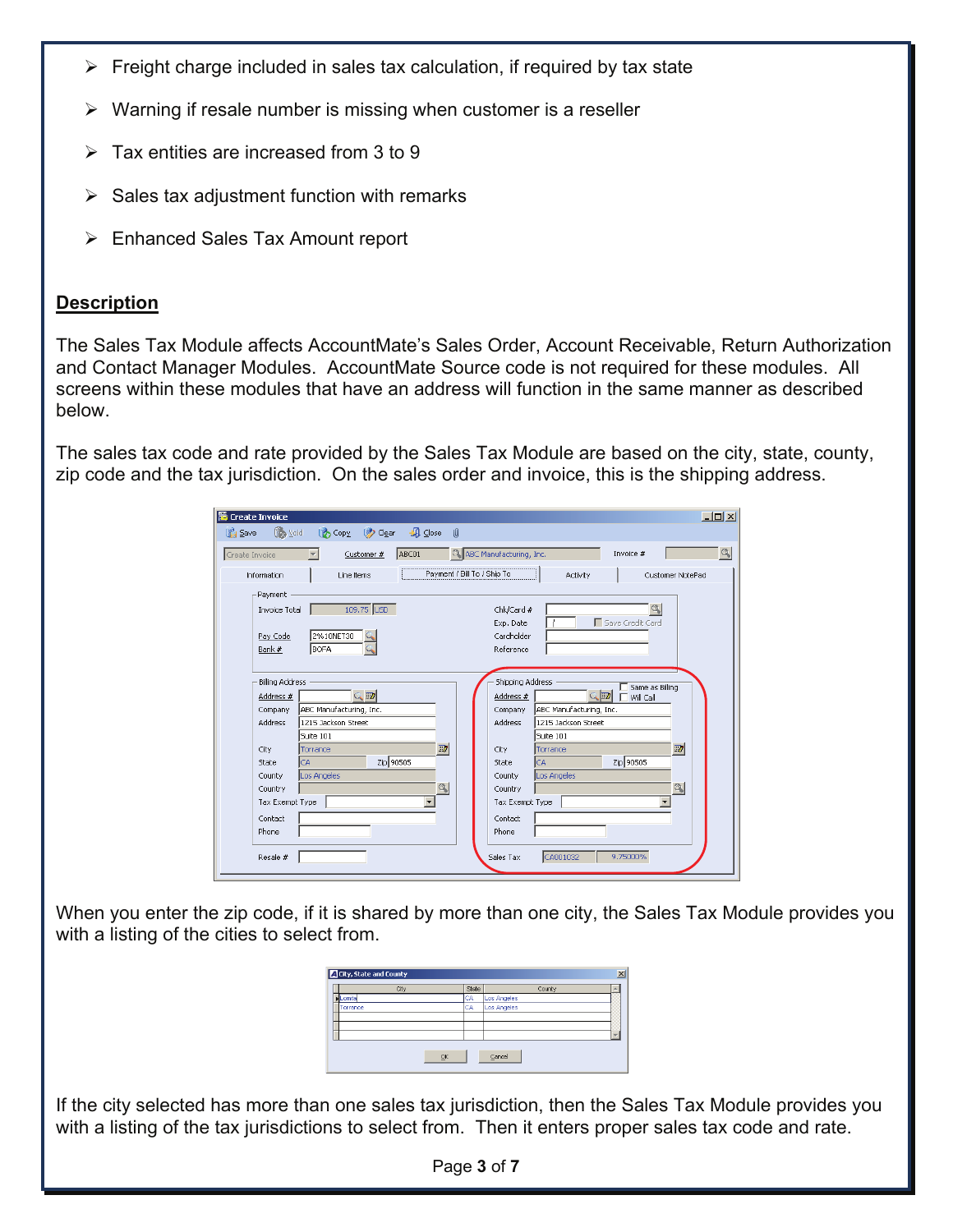|                | City        | State |                   | County   |              | $\blacktriangle$ |
|----------------|-------------|-------|-------------------|----------|--------------|------------------|
| Lomta          |             | ĊA.   | Los Angeles       |          |              |                  |
| Unincorporated |             | ĊА.   | Los Angeles       |          |              |                  |
|                |             |       |                   |          |              |                  |
|                |             |       |                   |          |              |                  |
|                |             |       |                   |          |              |                  |
|                | Description |       |                   | Tax Rate |              |                  |
| State          | California  |       |                   |          | 8.250000%    |                  |
| County         | Los Angeles |       |                   |          | 1.500000%    |                  |
|                |             |       |                   |          |              |                  |
| City           | Lomita      |       |                   |          | $0.000000\%$ |                  |
| MTA.           |             |       |                   |          | $0.000000\%$ |                  |
| SPD            |             |       |                   |          | $0.000000\%$ |                  |
| Other 1        |             |       |                   |          | $0.000000\%$ |                  |
| Other 2        |             |       |                   |          | $0.000000\%$ |                  |
| Other 3        |             |       |                   |          | $0.000000\%$ |                  |
| Other 4        |             |       |                   |          | $0.000000\%$ |                  |
|                |             |       | Total             |          | 9.750000%    |                  |
|                |             | QK    | $\subseteq$ ancel |          |              |                  |

# **Tax Exempt Types**

There are three Tax Exempt Types for the billing address.

| <b>B</b> Create Invoice                        |                   |                                      |                         |                                | $\Box$ $\Box$ $\times$   |
|------------------------------------------------|-------------------|--------------------------------------|-------------------------|--------------------------------|--------------------------|
| Clear<br><b>B</b> y Void<br><b>Opy</b><br>Save | $\Box$ Close<br>明 |                                      |                         |                                |                          |
| Create Invoice<br>Customer #                   | ABC01             | <sup>3</sup> ABC Manufacturing, Inc. |                         | Invoice #                      | $\mathcal{C}_\mathbf{q}$ |
| Information<br>Line Items                      |                   | Payment / Bill To / Ship To          | Activity                | Customer NotePad               |                          |
| Payment                                        |                   |                                      |                         |                                |                          |
| 109.75 USD<br>Invoice Total                    |                   | Chk/Card #                           |                         | $\textcircled{a}$              |                          |
|                                                |                   | Exp. Date                            |                         | Save Credit Card               |                          |
| 2%10NET30<br>Pay Code<br>BOFA<br>Bank #        |                   | Cardholder<br>Reference              |                         |                                |                          |
|                                                |                   |                                      |                         |                                |                          |
| <b>Billing Address</b>                         |                   | Shipping Address                     |                         |                                |                          |
| Q. ID<br>Address #                             |                   | Address #                            | $C_{\rm c}$ by          | Same as Billing<br>Will Call   |                          |
| ABC Manufacturing, Inc.<br>Company             |                   | Company                              | ABC Manufacturing, Inc. |                                |                          |
| 1215 Jackson Street<br><b>Address</b>          |                   | <b>Address</b>                       | 1215 Jackson Street     |                                |                          |
| Suite 101                                      |                   |                                      | Suite 101               |                                |                          |
| City<br>Torrance                               | 动                 | City                                 | Torrance                | 動                              |                          |
| Zip 90505<br>lca<br>State                      |                   | State                                | lca                     | Zip 90505                      |                          |
| Los Angeles<br>County                          |                   | County                               | Los Angeles             |                                |                          |
| Country                                        |                   | Country                              |                         | G,<br>$\overline{\phantom{a}}$ |                          |
| Tax Exempt Type                                | ▼                 | Tax Exempt Type                      |                         |                                |                          |
| Contact<br>Foreign Address                     |                   | Contact                              |                         |                                |                          |
| Phone<br>Government                            |                   | Phone                                |                         |                                |                          |
| Reseller<br>Resale #                           |                   | Sales Tax                            | CA001032                | 9.75000%                       |                          |

#### **Foreign Address**

Foreign Address is selected when the billing address is outside of the US. This causes all of the address fields to become available for entering the address. The country field has a lookup which contains all of the countries.

#### **Government**

Government is selected when the sale is made to a government entity that is exempt from sales tax. The Sales Tax Module enters a special sales tax code (GO000001) which has a 0.00% tax rate.

#### **Reseller**

Reseller is selected when the sale is made to a reseller that is exempt from sales tax. The Sales Tax Module enters a special sales tax code (CA000001) which has a 0.00% tax rate.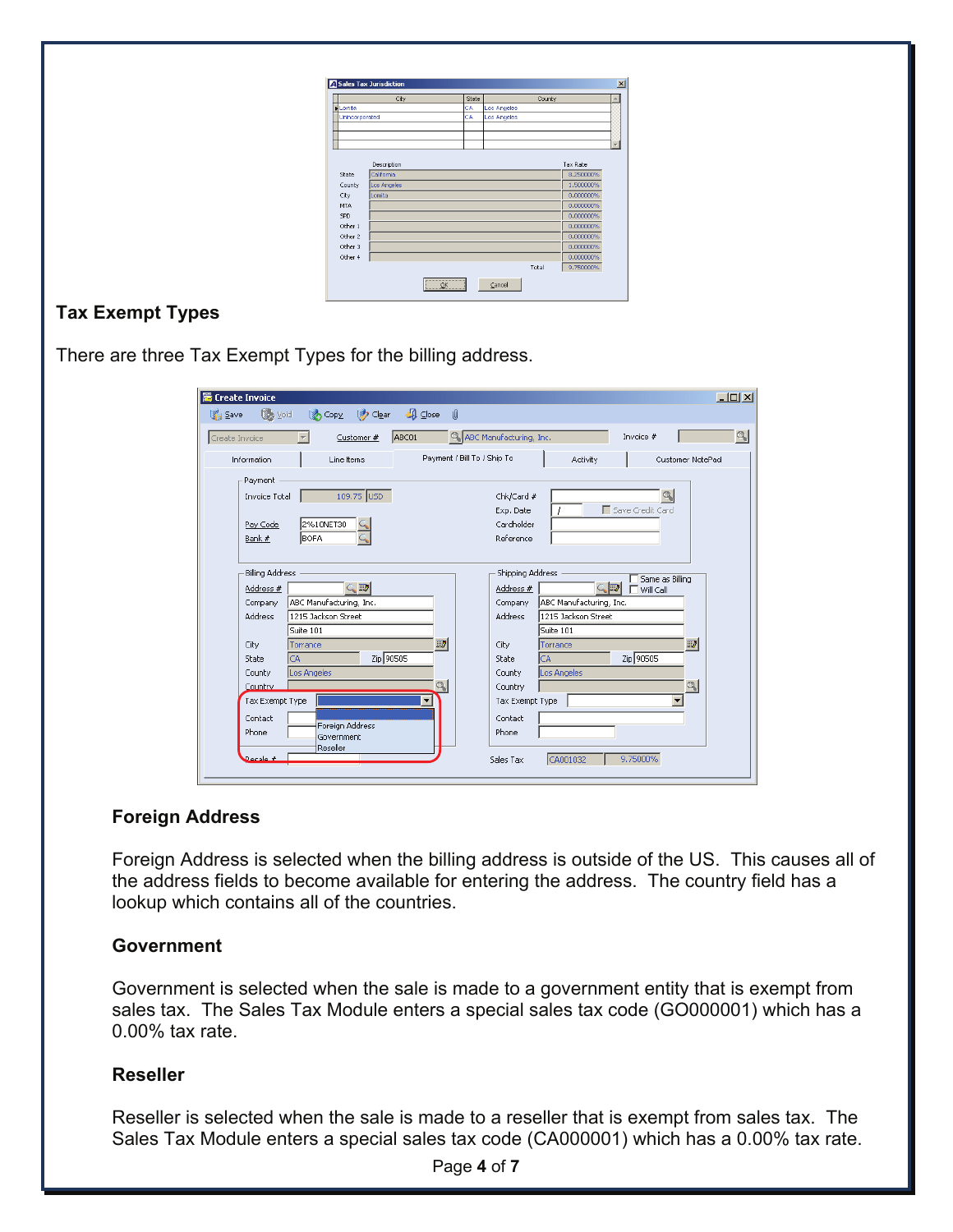There are two Tax Exempt Types for the shipping address.

| 医 Create Invoice              |                         |                             |                                      |                         |                  | $\Box$ $\Box$ $\times$ |
|-------------------------------|-------------------------|-----------------------------|--------------------------------------|-------------------------|------------------|------------------------|
| <b>Do</b> Yold<br><b>Save</b> | <b>Opy</b><br>Clear     | $\Box$ Close<br>$\sqrt{0}$  |                                      |                         |                  |                        |
| Create Invoice                | Customer #              | ABC01                       | <sup>3</sup> ABC Manufacturing, Inc. |                         | Invoice #        | $\mathcal{L}$          |
| Information                   | Line Items              | Payment / Bill To / Ship To |                                      | Activity                |                  | Customer NotePad       |
| Payment                       |                         |                             |                                      |                         |                  |                        |
| Invoice Total                 | 109.75 USD              |                             | Chk/Card #                           |                         | G.               |                        |
|                               |                         |                             | Exp. Date                            |                         | Save Credit Card |                        |
| Pay Code                      | 2%10NET30               |                             | Cardholder                           |                         |                  |                        |
| Bank #                        | <b>BOFA</b>             |                             | Reference                            |                         |                  |                        |
|                               |                         |                             |                                      |                         |                  |                        |
| <b>Billing Address</b>        |                         |                             | Shipping Address                     |                         | Same as Billing  |                        |
| Address #                     | $C_{\rm c}$ $\Box$      |                             | Address #                            | $C_{\bullet}$ by        | Will Call        |                        |
| Company                       | ABC Manufacturing, Inc. |                             | Company                              | ABC Manufacturing, Inc. |                  |                        |
| <b>Address</b>                | 1215 Jackson Street     |                             | Address                              | 1215 Jackson Street     |                  |                        |
|                               | Suite 101               |                             |                                      | Suite 101               |                  |                        |
| City                          | Torrance                | $\mathbb{Z}$                | City                                 | Torrance                |                  | 动                      |
| State                         | Zip 90505<br>lca        |                             | State                                | lca                     | Zip 90505        |                        |
| County                        | Los Angeles             |                             | County                               | Los Angeles             |                  |                        |
| Country                       |                         | ٩                           | <b>Country</b>                       |                         |                  |                        |
| Tax Exempt Type               |                         |                             | Tax Exempt Type                      |                         | ▼                |                        |
| Contact                       |                         |                             | Contact                              | Foreign Address         |                  |                        |
| Phone                         |                         |                             | Phone                                | Export                  |                  |                        |
|                               |                         |                             |                                      |                         |                  |                        |
| Resale #                      |                         |                             | Sales Tax                            | <b>JUADUTUSZ</b>        | <b>2.7000070</b> |                        |
|                               |                         |                             |                                      |                         |                  |                        |

#### **Foreign Address**

Foreign Address is selected when the shipping address is outside of the US. This causes all of the address fields to become available for entering the address. The country field has a lookup which contains all of the countries. The Sales Tax Module enters the "out of state" sales tax code (OS000001) which has a 0.00% tax rate.

#### **Export**

The export tax exempt type takes a little explaining. If the product is being delivered within a tax state and is being immediately shipped to a non-tax state or out of the country, most states will allow the sales to be exempt from sales tax. However, these facts must be well documented. Selecting Export causes the sales tax code to be "out of state" (OS000001) even though the shipping address is in a tax state.

#### **Changing the Shipping Address**

The Sales Tax Module allows you to quickly change the shipping address and its related sales tax code and rate.

You can enter the multi-ship to address number using AccountMate's Address # feature.

You can mark the "Same as Billing" checkbox and the billing address will be copied into the shipping address fields.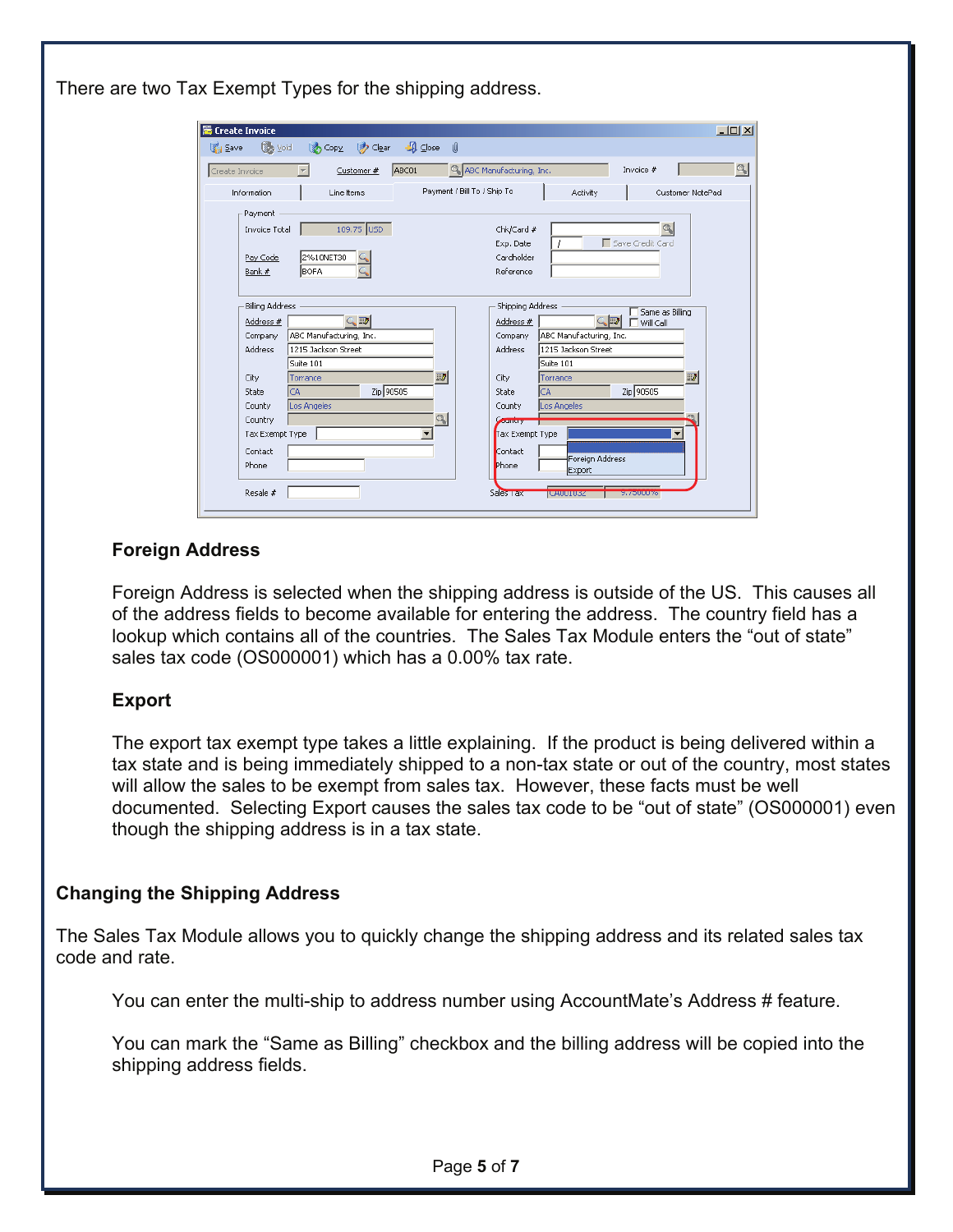You can mark the "Will Call" checkbox and the Sales Tax Module will change the Address # field to Warehouse Name. Then you can enter or lookup your warehouse name. The warehouse's address will be copied into the shipping address fields.

#### **Other Features**

1. If the sales tax rate has changed, the Sales Tax Module updates the sales tax rate and amount, and informs you of the change when you:

> Amend a sales quote Approve a sales quote to make it a sales order Amend a sales order Create an advanced billing Approve an advanced billing Ship a sales order to create an invoice

Without the Sales Tax Module, the sales tax rate and amount are only changed when the sales order is shipped or advanced billing is created.

- 2. The Sales Tax Module will not allow you to ship a sales order or create an invoice without a valid shipping address and sales tax code.
- 3. If the shipping address is not a tax state, the Sales Tax Module assigns the out of state sales tax code.
- 4. The Sales Tax Module is date sensitive which provides you with the following features.

The import of the new and changed sales tax codes, sales tax rates, zip codes, cities and counties can be performed anytime before their effective date. Without the Sales Tax Module, you are required to enter the new sales tax codes and changes **on the effective date**.

When entering an accounts receivable invoice, the Sales Tax Module determines the sales tax code and rate in effect as of the invoice date. Without the Sales Tax Module, the most current rate is used even if the invoice is dated prior to the rate's effective date.

- 5. If the tax state requires you to collect sales tax on freight, the Sales Tax Module includes the freight in the sales tax amount calculation. Without the Sales Tax Module, you have to setup and use a special freight code to have freight included for sales tax calculation purposes.
- 6. The Sales Tax Module warns you if the customer is marked as a Reseller and does not have a Resale # or if the customer has a Resale # and is not marked as a Reseller.
- 7. The Sales Tax Module has a total of 9 tax entities instead of 3 tax entities. See below.